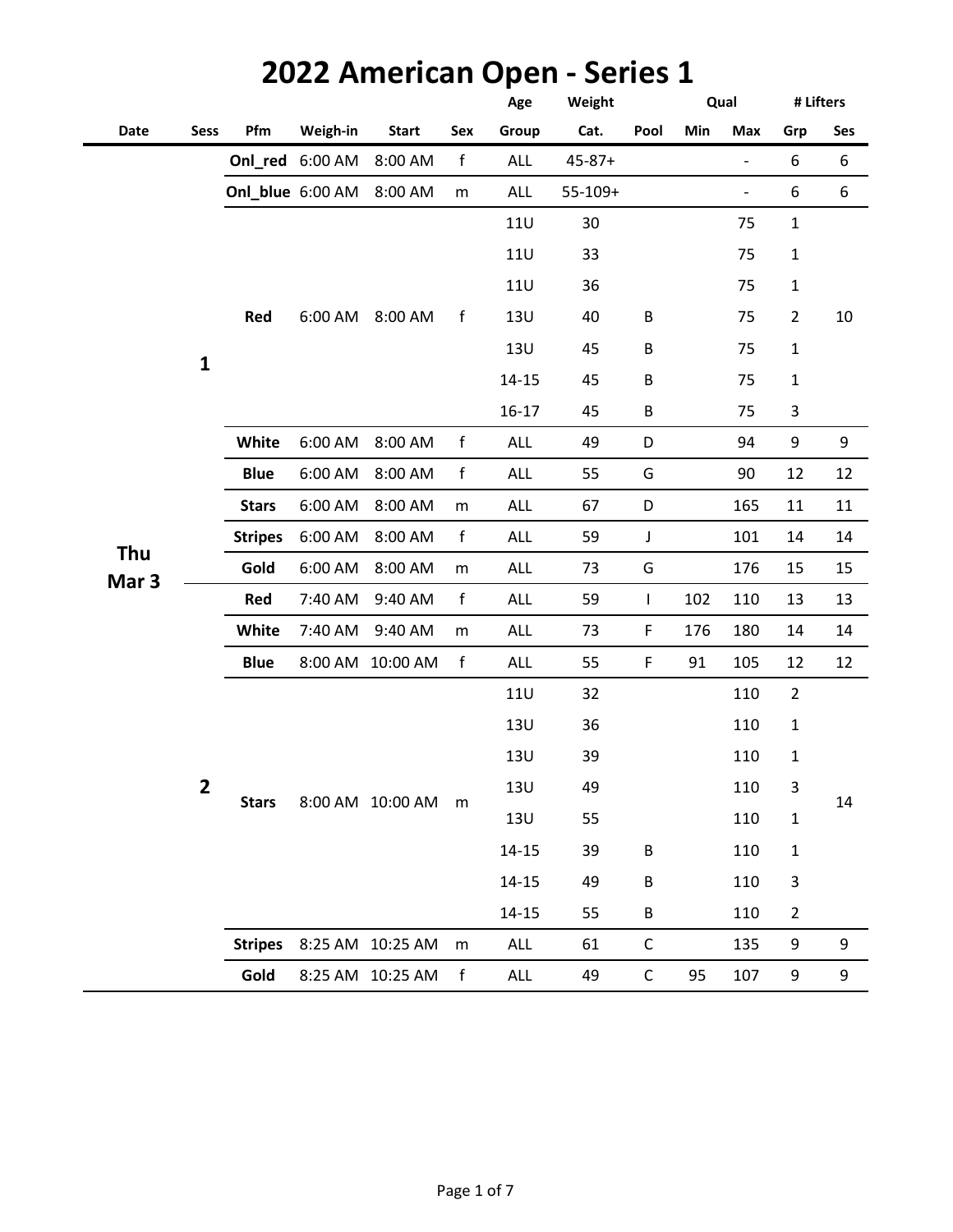|                         |                         |                |                           |                   |              | Age        | Weight |             |     | Qual                         | # Lifters               |     |
|-------------------------|-------------------------|----------------|---------------------------|-------------------|--------------|------------|--------|-------------|-----|------------------------------|-------------------------|-----|
| Date                    | <b>Sess</b>             | Pfm            | Weigh-in                  | <b>Start</b>      | Sex          | Group      | Cat.   | Pool        | Min | Max                          | Grp                     | Ses |
|                         |                         | Red            |                           | 10:00 AM 12:00 PM | f            | <b>ALL</b> | 64     | $\circ$     |     | 95                           | 12                      | 12  |
|                         |                         | White          | 10:00 AM 12:00 PM         |                   | m            | <b>ALL</b> | 61     | B           | 136 | 170                          | 10                      | 10  |
|                         | $\overline{\mathbf{3}}$ | <b>Blue</b>    |                           | 10:00 AM 12:00 PM | $\mathsf{f}$ | <b>ALL</b> | 55     | $\mathsf E$ | 105 | 115                          | 12                      | 12  |
|                         |                         | <b>Stars</b>   |                           | 10:00 AM 12:00 PM | m            | <b>ALL</b> | 67     | C           | 165 | 185                          | 11                      | 11  |
|                         |                         |                | Stripes 10:00 AM 12:00 PM |                   | $\mathsf f$  | <b>ALL</b> | 59     | H           | 110 | 115                          | 13                      | 13  |
|                         |                         | Gold           |                           | 10:00 AM 12:00 PM | m            | <b>ALL</b> | 73     | E           | 180 | 185                          | 14                      | 14  |
|                         |                         | Red            | 12:00 PM 2:00 PM          |                   | f            | <b>ALL</b> | 64     | ${\sf N}$   | 95  | 110                          | 13                      | 13  |
|                         |                         | White          | 11:45 AM 1:45 PM          |                   | m            | <b>ALL</b> | 73     | D           | 186 | 195                          | 14                      | 14  |
|                         |                         | <b>Blue</b>    | 12:00 PM 2:00 PM          |                   | f            | <b>ALL</b> | 55     | D           | 115 | 120                          | 11                      | 11  |
|                         | 4                       | <b>Stars</b>   |                           |                   |              | <b>13U</b> | 32-55  | Α           | 111 | $\blacksquare$               | $\mathbf 1$             |     |
|                         |                         |                | 12:00 PM 2:00 PM          |                   | m            | $16 - 17$  | 49,55  | Α           | 111 | $\overline{\phantom{a}}$     | $\overline{2}$          |     |
|                         |                         |                |                           |                   |              | <b>ALL</b> | 55     | Α           | 111 | $\overline{\phantom{a}}$     | 10                      |     |
|                         |                         |                | Stripes 12:00 PM 2:00 PM  |                   | f            | <b>ALL</b> | 59     | G           | 115 | 125                          | 13                      | 13  |
| Thu<br>Mar <sub>3</sub> |                         | Gold           | 12:15 PM 2:15 PM          |                   |              | <b>13U</b> | 30-45  | A           | 76  | $\qquad \qquad \blacksquare$ | $\overline{\mathbf{4}}$ |     |
|                         |                         |                |                           |                   | f            | <b>ALL</b> | 45     | Α           | 76  | $\qquad \qquad -$            | 6                       |     |
|                         |                         | Red            | 2:00 PM                   | 4:00 PM           | f            | <b>ALL</b> | 64     | M           | 110 | 115                          | 13                      | 13  |
|                         |                         | White          | 2:00 PM                   | 4:00 PM           | f            | <b>ALL</b> | 49     | B           | 108 | 129                          | 9                       | 9   |
|                         | 5                       | <b>Blue</b>    | 2:00 PM                   | 4:00 PM           | f            | <b>ALL</b> | 55     | C           | 120 | 130                          | 11                      | 11  |
|                         |                         | <b>Stars</b>   | 2:00 PM                   | 4:00 PM           | m            | <b>ALL</b> | 67     | B           | 186 | 230                          | 11                      | 11  |
|                         |                         | <b>Stripes</b> | 2:00 PM                   | 4:00 PM           | $\mathsf f$  | <b>ALL</b> | 59     | F           | 125 | 130                          | 13                      | 13  |
|                         |                         | Gold           | 2:00 PM                   | 4:00 PM           | m            | ALL        | 73     | C           | 195 | 207                          | 14                      | 14  |
|                         |                         | Red            | 4:00 PM                   | 6:00 PM           | $\mathsf f$  | ALL        | 64     | L           | 115 | 120                          | 13                      | 13  |
|                         |                         | White          | 4:00 PM                   | 6:00 PM           | f            | ALL        | 49     | Α           | 130 | $\blacksquare$               | 9                       | 9   |
|                         | 6                       | <b>Blue</b>    | 4:00 PM                   | 6:00 PM           | f            | ALL        | 55     | B           | 130 | 155                          | 11                      | 11  |
|                         |                         | <b>Stars</b>   | 4:00 PM                   | 6:00 PM           | m            | ALL        | 61     | Α           | 171 | $\blacksquare$               | 10                      | 10  |
|                         |                         | <b>Stripes</b> | 4:00 PM                   | 6:00 PM           | f            | ALL        | 59     | E           | 130 | 137                          | 13                      | 13  |
|                         |                         | Gold           | 4:00 PM                   | 6:00 PM           | m            | <b>ALL</b> | 73     | B           | 208 | 240                          | 14                      | 14  |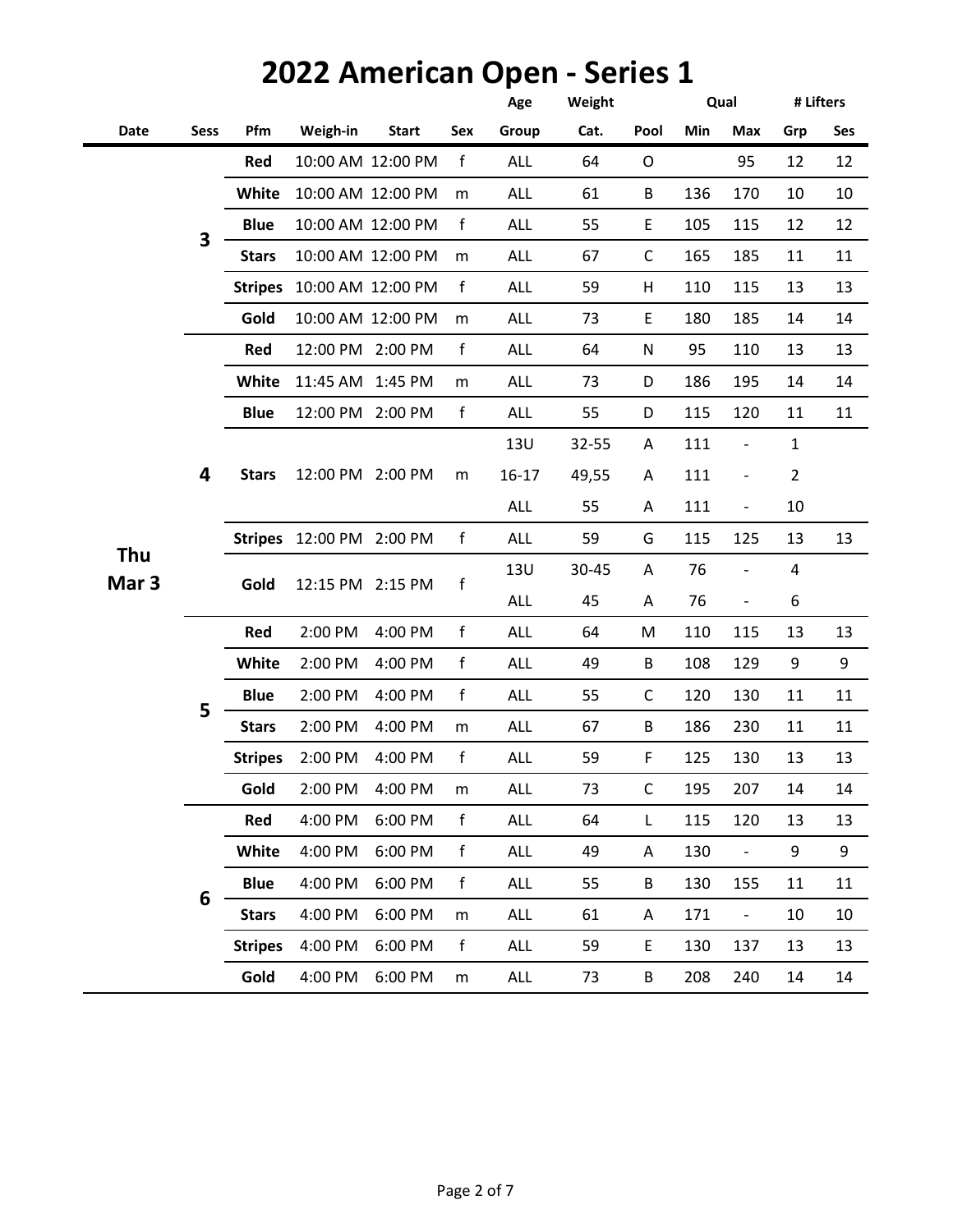|                  |             |                |                           | <b>2022 American Open - Series 1</b> |                       |            |              |           |     |                          |                |           |
|------------------|-------------|----------------|---------------------------|--------------------------------------|-----------------------|------------|--------------|-----------|-----|--------------------------|----------------|-----------|
|                  |             |                |                           |                                      |                       | Age        | Weight       |           |     | Qual                     |                | # Lifters |
| Date             | <b>Sess</b> | Pfm            | Weigh-in                  | <b>Start</b>                         | Sex                   | Group      | Cat.         | Pool      | Min | Max                      | Grp            | Ses       |
|                  |             | Red            | 6:00 PM                   | 8:00 PM                              | f                     | <b>ALL</b> | 64           | K         | 120 | 124                      | 13             | 13        |
|                  |             | White          | 5:40 PM                   | 7:40 PM                              | m                     | <b>ALL</b> | 73           | Α         | 240 | $\frac{1}{2}$            | 14             | 14        |
| Thu              | 7           | <b>Blue</b>    | 6:00 PM                   | 8:00 PM                              | $\mathsf{f}$          | <b>ALL</b> | 55           | Α         | 155 | $\overline{\phantom{a}}$ | 11             | 11        |
| Mar <sub>3</sub> |             | <b>Stars</b>   | 5:40 PM                   | 7:40 PM                              | m                     | <b>ALL</b> | 81           | N         |     | 170                      | 14             | 14        |
|                  |             | <b>Stripes</b> | 6:00 PM                   | 8:00 PM                              | f                     | <b>ALL</b> | 59           | D         | 138 | 150                      | 13             | 13        |
|                  |             | Gold           | 6:15 PM                   | 8:15 PM                              | m                     | <b>ALL</b> | 67           | Α         | 230 | $\overline{\phantom{a}}$ | 10             | 10        |
|                  |             | Red            | 6:00 AM                   | 8:00 AM                              | m                     | <b>ALL</b> | 89           | ${\sf N}$ |     | 185                      | 13             | 13        |
|                  |             | White          | 6:00 AM                   | 8:00 AM                              | m                     | <b>ALL</b> | 81           | M         | 170 | 182                      | 14             | 14        |
|                  |             |                |                           |                                      |                       | 13U        | $64+$        | B         |     | 110                      | $\mathbf 1$    |           |
|                  | 8           | <b>Blue</b>    | 6:00 AM                   | 8:00 AM                              | f<br><b>ALL</b><br>71 | M          |              | 110       | 12  |                          |                |           |
|                  |             | <b>Stars</b>   | 6:00 AM                   | 8:00 AM                              | f                     | <b>ALL</b> | 64           | J         | 125 | 131                      | 13             | 13        |
|                  |             | <b>Stripes</b> | 6:00 AM                   | 8:00 AM                              | $\mathsf f$           | <b>ALL</b> | 76           | T         |     | 105                      | 14             | 14        |
|                  |             | Gold           | 6:00 AM                   | 8:00 AM                              | m                     | <b>ALL</b> | 96           | J         |     | 200                      | 12             | 12        |
|                  |             | Red            | 8:00 AM                   | 10:00 AM                             | m                     | <b>ALL</b> | 89           | M         | 186 | 195                      | 13             | 13        |
|                  |             | White          |                           | 8:00 AM 10:00 AM                     | m                     | <b>ALL</b> | 81           | L         | 183 | 190                      | 14             |           |
|                  |             | <b>Blue</b>    |                           |                                      |                       | <b>11U</b> | $64+$        | ${\sf A}$ | 110 | $\overline{\phantom{m}}$ | $\overline{2}$ |           |
| Fri              |             |                | 8:00 AM                   | 10:00 AM                             | f                     | <b>ALL</b> | 71           | L         | 110 | 117                      | 11             | 13        |
| Mar 4            | 9           | <b>Stars</b>   |                           | 8:00 AM 10:00 AM                     | f                     | <b>ALL</b> | 64           | L         | 132 | 135                      | 12             | 12        |
|                  |             | <b>Stripes</b> | 8:00 AM                   | 10:00 AM                             | f                     | <b>ALL</b> | 76           | H         | 106 | 130                      | 14             | 14        |
|                  |             |                |                           |                                      |                       | ALL        | 96           | L         | 201 | 220                      | 12             |           |
|                  |             | Gold           |                           | 8:00 AM 10:00 AM                     | m                     | $14 - 15$  | $89+$        |           |     | $\overline{\phantom{0}}$ | $\mathbf{1}$   | 13        |
|                  |             | Red            |                           | 10:00 AM 12:00 PM                    | m                     | <b>ALL</b> | 89           | L         | 195 | 204                      | 13             | 13        |
|                  |             | White          |                           | 10:00 AM 12:00 PM                    | m                     | <b>ALL</b> | 81           | Κ         | 190 | 200                      | 14             | 14        |
|                  |             | <b>Blue</b>    |                           | 10:00 AM 12:00 PM                    | $\mathsf f$           | <b>ALL</b> | 71           | К         | 118 | 125                      | 13             | 13        |
|                  | 10          | <b>Stars</b>   |                           | 10:00 AM 12:00 PM                    | f                     | <b>ALL</b> | 64           | н         | 135 | 140                      | 13             | 13        |
|                  |             |                | Stripes 10:00 AM 12:00 PM |                                      | f                     | <b>ALL</b> | 76           | G         | 130 | 137                      | 14             | 14        |
|                  |             | Gold           |                           | 10:00 AM 12:00 PM                    | m                     | <b>ALL</b> | 96           | H         | 220 | 225                      | 12             | 12        |
|                  | 11          |                | Rogue 11:00 AM 1:00 PM    |                                      | m                     | ALL        | $55 - 109 +$ |           |     | $\overline{\phantom{0}}$ | 12             | 12        |

### Page 3 of 7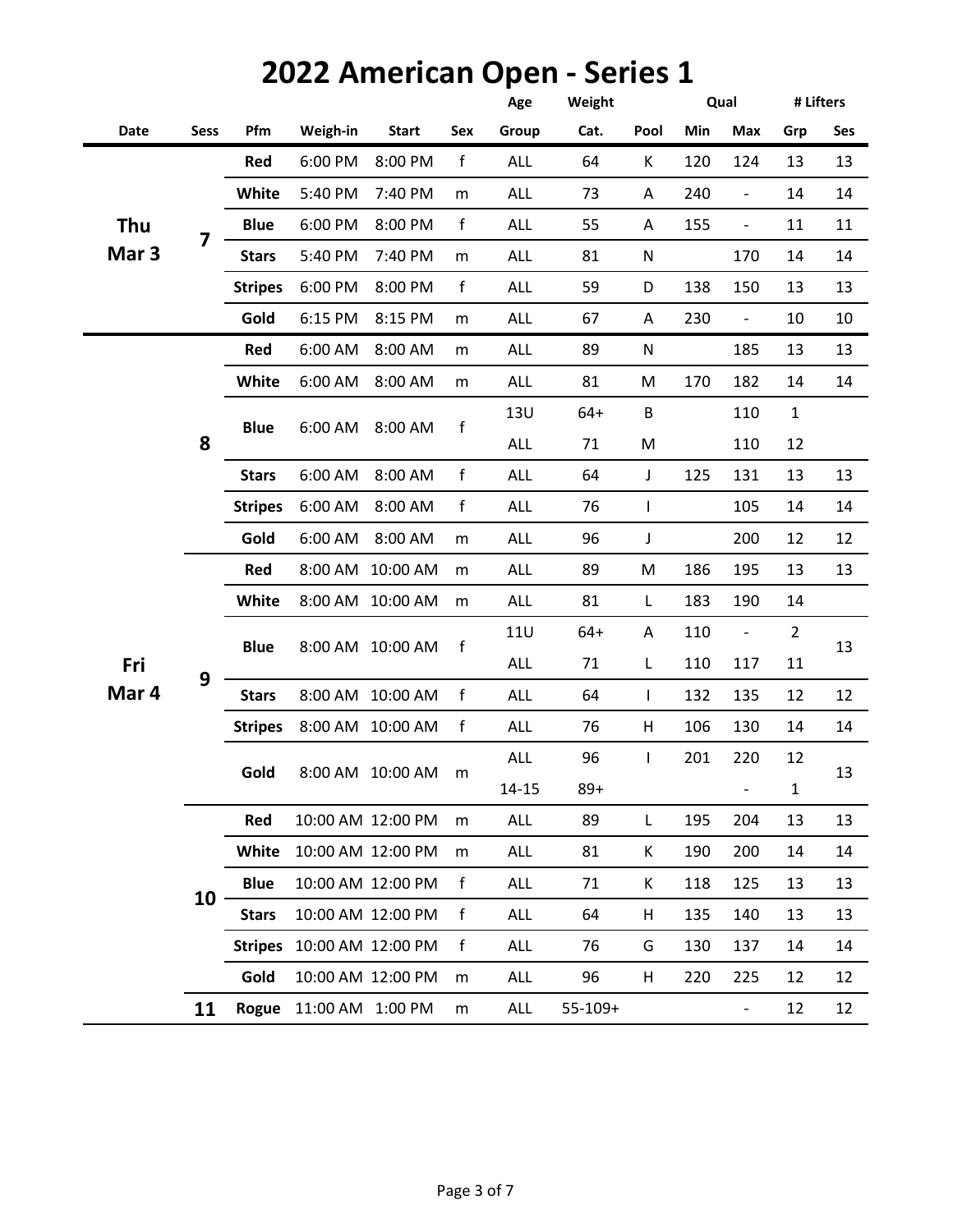#### **Age Weight Date Sess Pfm Weigh-in Start Sex Group Cat. Pool Min Max Grp Ses Thu 2 Mar 3 Qual # Lifters 1 Red** 12:00 PM 2:00 PM m ALL 89 K 205 210 13 13 **White** 12:00 PM 2:00 PM m ALL 81 J 200 205 14 14 **Blue** 12:00 PM 2:00 PM f ALL 71 J 125 128 13 13 **Stars** 12:00 PM 2:00 PM f ALL 64 G 140 144 13 13 **Stripes** 12:00 PM 2:00 PM f ALL 59 C 150 154 13 13 **Gold** 12:00 PM 2:00 PM m ALL 96 G 225 230 12 12 **13 Rogue** 1:00 PM 3:00 PM f ALL 45-87+ - 12 12 **Red** 2:00 PM 4:00 PM m ALL 89 J 210 215 12 12 **White** 2:00 PM 4:00 PM m ALL 81 I 205 209 14 14 **Blue** 2:00 PM 4:00 PM f ALL 71 I 128 133 13 13 **Stars** 2:00 PM 4:00 PM f ALL 64 F 145 148 13 13 **Stripes** 2:00 PM 4:00 PM f ALL 59 B 155 166 13 13 **Gold** 2:00 PM 4:00 PM f ALL 76 F 138 145 13 13 **Red** 4:00 PM 6:00 PM m ALL 89 I 215 220 12 12 **White** 4:00 PM 6:00 PM m ALL 81 H 209 210 14 14 **Blue** 4:00 PM 6:00 PM f ALL 71 H 133 138 13 13 14-15 76+ B 113 3 ALL 81 G 110 10 **Stripes** 4:00 PM 6:00 PM f ALL 59 A 167 - 13 13 **Gold** 4:00 PM 6:00 PM m ALL 102 E 225 15 15 **Red** 6:00 PM 8:00 PM m ALL 102 D 226 250 15 15 **White** 6:00 PM 8:00 PM m ALL 81 G 210 215 13 13 **Blue** 6:00 PM 8:00 PM f ALL 71 G 138 145 13 13 **Stars** 6:00 PM 8:00 PM f ALL 81 F 111 133 13 13 **Stripes** 6:00 PM 8:00 PM m ALL 96 F 230 240 12 12 **Gold** 6:15 PM 8:15 PM m ALL 89 H 220 224 12 12 **Red** 6:00 AM 8:00 AM m ALL 81 F 215 225 13 13 **White** 6:00 AM 8:00 AM m ALL 96 E 241 252 12 12 **Blue** 6:00 AM 8:00 AM f ALL 71 F 145 154 13 13 **Stars** 6:00 AM 8:00 AM f ALL 64 E 149 155 13 13 **Stripes** 6:00 AM 8:00 AM f ALL 76 E 145 153 13 13 **Gold** 6:00 AM 8:00 AM m ALL 89 G 225 236 12 12 **17 Sat Mar 5** 6:00 PM f  $\sim$  13 **15 16 Fri Mar 4 12 14 Stars** 4:00 PM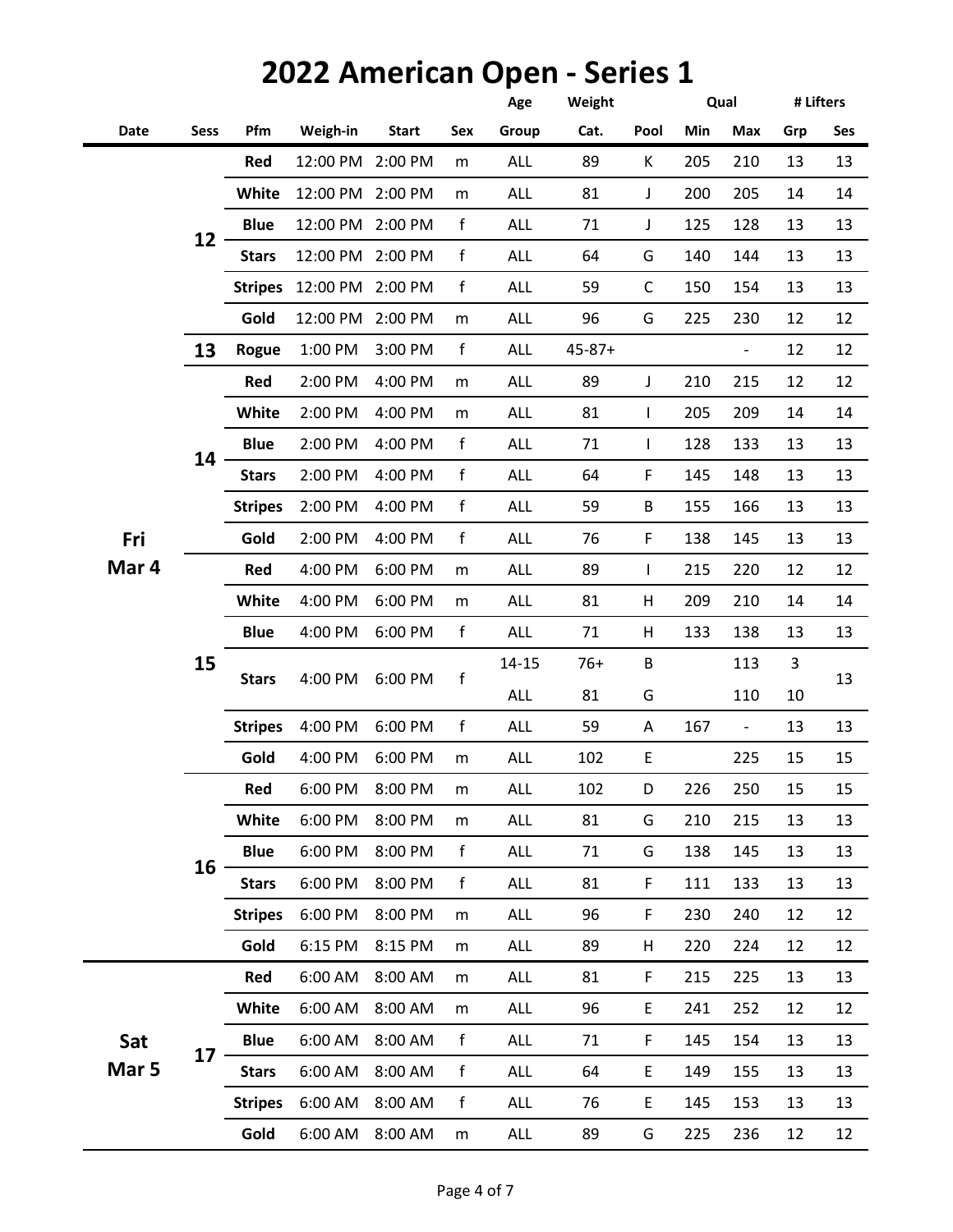|             |                |                |              |                                                                                                                                                                                                                                                                                                                                   | Age        | Weight |              |     |                          | # Lifters    |     |
|-------------|----------------|----------------|--------------|-----------------------------------------------------------------------------------------------------------------------------------------------------------------------------------------------------------------------------------------------------------------------------------------------------------------------------------|------------|--------|--------------|-----|--------------------------|--------------|-----|
| <b>Sess</b> | Pfm            | Weigh-in       | <b>Start</b> | Sex                                                                                                                                                                                                                                                                                                                               | Group      | Cat.   | Pool         | Min | Max                      | Grp          | Ses |
|             | Red            | 8:00 AM        | 10:00 AM     | m                                                                                                                                                                                                                                                                                                                                 | <b>ALL</b> | 81     | E            | 225 | 230                      | 13           | 13  |
|             | White          | 8:00 AM        | 10:00 AM     | m                                                                                                                                                                                                                                                                                                                                 | <b>ALL</b> | 96     | D            | 252 | 260                      | 12           | 12  |
|             | <b>Blue</b>    |                |              | $\mathsf f$                                                                                                                                                                                                                                                                                                                       | <b>ALL</b> | 71     | E            | 154 | 160                      | 12           | 12  |
|             | <b>Stars</b>   |                |              | $\mathsf f$                                                                                                                                                                                                                                                                                                                       | <b>ALL</b> | 64     | D            | 155 | 164                      | 13           | 13  |
|             | <b>Stripes</b> | 8:00 AM        | 10:00 AM     | $\mathsf f$                                                                                                                                                                                                                                                                                                                       | <b>ALL</b> | 76     | D            | 153 | 159                      | 13           | 13  |
|             | Gold           |                |              | m                                                                                                                                                                                                                                                                                                                                 | <b>ALL</b> | 89     | F            | 236 | 241                      | 12           | 12  |
|             | Red            |                |              | m                                                                                                                                                                                                                                                                                                                                 | <b>ALL</b> | 81     | D            | 230 | 240                      | 13           | 13  |
|             | White          |                |              | m                                                                                                                                                                                                                                                                                                                                 | <b>ALL</b> | 96     | C            | 260 | 270                      | 12           | 12  |
|             | <b>Blue</b>    |                |              | $\mathsf{f}$                                                                                                                                                                                                                                                                                                                      | <b>ALL</b> | 71     | D            | 161 | 170                      | 12           | 12  |
|             | <b>Stars</b>   |                |              | $\mathsf f$                                                                                                                                                                                                                                                                                                                       | <b>ALL</b> | 64     | C            | 165 | 173                      | 13           | 13  |
|             | <b>Stripes</b> |                |              | $\mathsf{f}$                                                                                                                                                                                                                                                                                                                      | <b>ALL</b> | 76     | C            | 159 | 166                      | 13           | 13  |
|             | Gold           |                |              | m                                                                                                                                                                                                                                                                                                                                 | <b>ALL</b> | 89     | E            | 241 | 255                      | 12           | 12  |
|             | Red            |                |              | m                                                                                                                                                                                                                                                                                                                                 | <b>ALL</b> | 81     | C            | 240 | 249                      | 13           | 13  |
|             | White          |                |              | $\mathsf{f}$                                                                                                                                                                                                                                                                                                                      | <b>ALL</b> | $87+$  | F            |     | 120                      | 13           | 13  |
|             | <b>Blue</b>    |                |              | $\mathsf f$                                                                                                                                                                                                                                                                                                                       | <b>ALL</b> | 71     | C            | 170 | 180                      | 12           | 12  |
| 20          | <b>Stars</b>   |                |              | f                                                                                                                                                                                                                                                                                                                                 | <b>ALL</b> | 64     | B            | 173 | 185                      | 13           | 13  |
|             |                |                |              |                                                                                                                                                                                                                                                                                                                                   | <b>ALL</b> | 81     | E            | 134 | 141                      | 12           | 13  |
|             |                |                |              |                                                                                                                                                                                                                                                                                                                                   | $14 - 15$  | $76+$  | Α            | 134 | $\overline{\phantom{a}}$ | $\mathbf{1}$ |     |
|             | Gold           |                |              | m                                                                                                                                                                                                                                                                                                                                 | <b>ALL</b> | 89     | D            | 255 | 263                      | 12           | 12  |
|             | Red            | 2:00 PM        | 4:00 PM      | $\mathsf{f}$                                                                                                                                                                                                                                                                                                                      | <b>ALL</b> | 76     | B            | 167 | 185                      | 13           | 13  |
|             | White          | 2:00 PM        | 4:00 PM      | f                                                                                                                                                                                                                                                                                                                                 | <b>ALL</b> | $87+$  | E            | 120 | 150                      | 13           | 13  |
|             | <b>Blue</b>    | 2:00 PM        | 4:00 PM      | f                                                                                                                                                                                                                                                                                                                                 | ALL        | 71     | B            | 180 | 188                      | 12           | 12  |
|             | <b>Stars</b>   | 2:00 PM        | 4:00 PM      | f                                                                                                                                                                                                                                                                                                                                 | <b>ALL</b> | 64     | A            | 186 | $\overline{\phantom{a}}$ | 12           | 12  |
|             | <b>Stripes</b> | 2:00 PM        | 4:00 PM      | f                                                                                                                                                                                                                                                                                                                                 | ALL        | 81     | D            | 142 | 157                      | 13           | 13  |
|             | Gold           |                |              | m                                                                                                                                                                                                                                                                                                                                 | ALL        | 89     | $\mathsf{C}$ | 264 | 275                      | 12           | 12  |
|             | 18<br>19<br>21 | <b>Stripes</b> |              | 8:00 AM 10:00 AM<br>8:00 AM 10:00 AM<br>8:00 AM 10:00 AM<br>10:00 AM 12:00 PM<br>10:00 AM 12:00 PM<br>10:00 AM 12:00 PM<br>10:00 AM 12:00 PM<br>10:00 AM 12:00 PM<br>10:00 AM 12:00 PM<br>12:00 PM 2:00 PM<br>12:00 PM 2:00 PM<br>12:00 PM 2:00 PM<br>12:00 PM 2:00 PM<br>12:00 PM 2:00 PM<br>12:00 PM 2:00 PM<br>2:00 PM 4:00 PM | f          |        |              |     |                          | Qual         |     |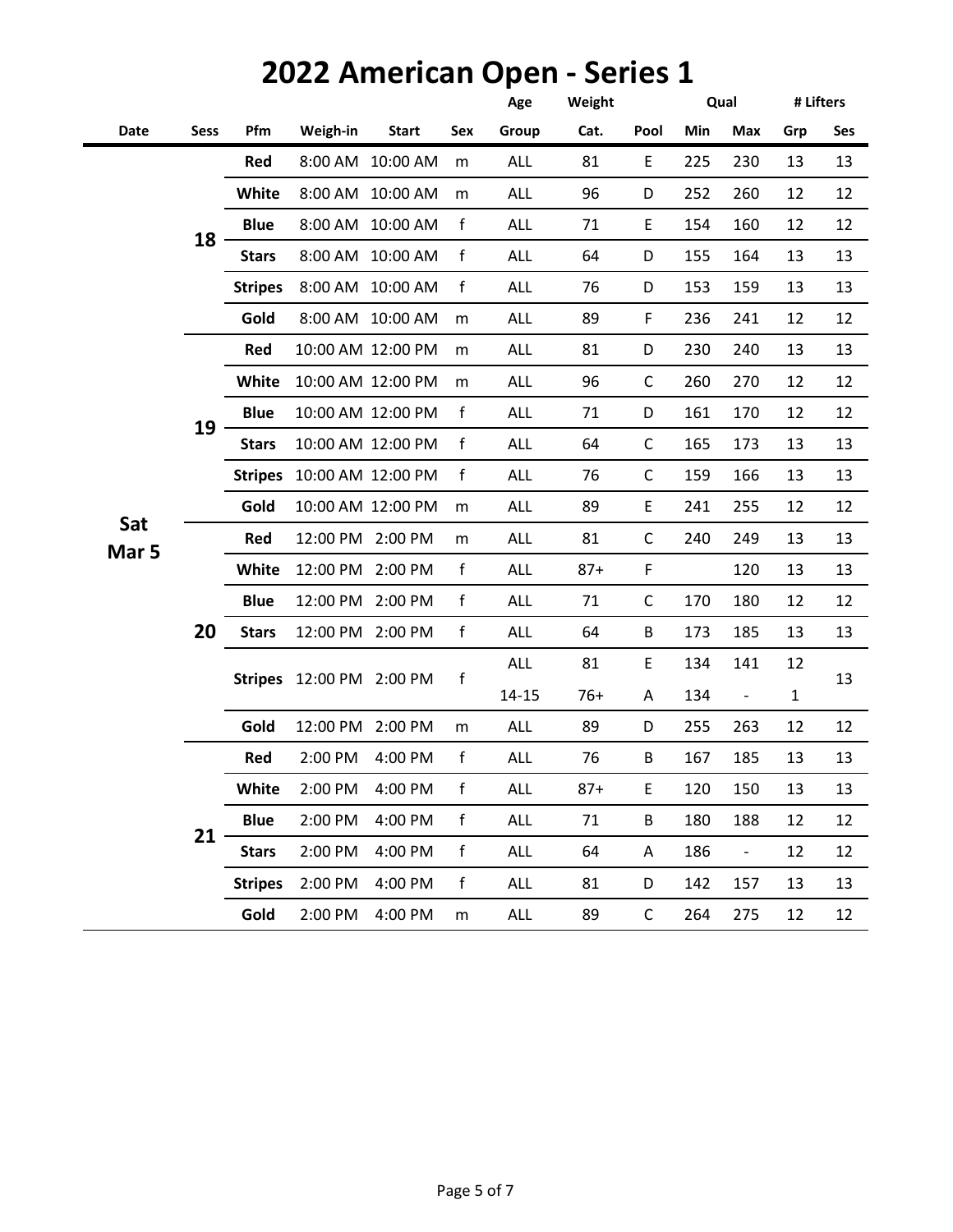|                  |             |                |                           |                   |              | Age        | Weight  |              |     | Qual                         | # Lifters      |     |
|------------------|-------------|----------------|---------------------------|-------------------|--------------|------------|---------|--------------|-----|------------------------------|----------------|-----|
| Date             | <b>Sess</b> | Pfm            | Weigh-in                  | <b>Start</b>      | Sex          | Group      | Cat.    | Pool         | Min | Max                          | Grp            | Ses |
|                  |             | Red            | 4:00 PM                   | 6:00 PM           | $\mathsf f$  | <b>ALL</b> | 76      | Α            | 186 | $\blacksquare$               | 13             | 13  |
|                  |             | <b>White</b>   | 4:00 PM                   | 6:00 PM           | f            | <b>ALL</b> | $87+$   | D            | 150 | 156                          | 12             | 12  |
|                  |             | <b>Blue</b>    | 4:00 PM                   | 6:00 PM           | $\mathsf f$  | <b>ALL</b> | 71      | A            | 189 | $\blacksquare$               | 12             | 12  |
| Sat              | 22          | <b>Stars</b>   | 4:00 PM                   | 6:00 PM           | f            | <b>ALL</b> | 87      | D            |     | 125                          | 11             | 13  |
| Mar 5            |             |                |                           |                   |              | $16 - 17$  | $81 +$  | B            |     | 125                          | $\overline{2}$ |     |
|                  |             | <b>Stripes</b> | 4:00 PM                   | 6:00 PM           | f            | ALL        | 81      | $\mathsf{C}$ | 158 | 168                          | 13             | 13  |
|                  |             | Gold           | 4:00 PM                   | 6:00 PM           |              | <b>ALL</b> | 109     | E            |     | 212                          | 10             | 12  |
|                  |             |                |                           |                   | m            | $16 - 17$  | $102 +$ | В            |     | 212                          | $\overline{2}$ |     |
|                  |             | Red            | 6:00 AM                   | 8:00 AM           | m            | <b>ALL</b> | $109+$  | D            |     | 230                          | 13             | 13  |
|                  |             | White          | 6:00 AM                   | 8:00 AM           | m            | <b>ALL</b> | 89      | B            | 275 | 285                          | 12             | 12  |
|                  |             | <b>Blue</b>    |                           | 8:00 AM           |              | <b>ALL</b> | 109     | D            | 213 | 240                          | 12             | 13  |
|                  | 23          |                | 6:00 AM                   |                   | m            | $16 - 17$  | $102 +$ | Α            | 213 | $\blacksquare$               | $\mathbf{1}$   |     |
|                  |             | <b>Stars</b>   | 6:00 AM                   | 8:00 AM           | m            | <b>ALL</b> | 81      | B            | 249 | 265                          | 13             | 13  |
|                  |             | <b>Stripes</b> | 6:00 AM                   | 8:00 AM           | f            | <b>ALL</b> | $87 +$  | $\mathsf C$  | 156 | 167                          | 12             | 12  |
|                  |             | Gold           | 6:00 AM                   | 8:00 AM           | m            | <b>ALL</b> | 96      | B            | 270 | 290                          | 12             | 12  |
|                  |             | Red            |                           | 8:00 AM 10:00 AM  | m            | <b>ALL</b> | $109+$  | $\mathsf C$  | 231 | 270                          | 12             | 12  |
|                  |             | White          |                           | 8:00 AM 10:00 AM  | m            | <b>ALL</b> | 89      | A            | 266 | $\qquad \qquad \blacksquare$ | 12             | 12  |
|                  |             | <b>Blue</b>    |                           | 8:00 AM 10:00 AM  | m            | ALL        | 81      | Α            | 266 | $\qquad \qquad -$            | 13             | 13  |
|                  | 24          | <b>Stars</b>   |                           | 8:00 AM 10:00 AM  | $\mathsf{f}$ | <b>ALL</b> | 81      | B            | 169 | 185                          | 12             | 12  |
|                  |             | <b>Stripes</b> |                           | 8:00 AM 10:00 AM  | m            | <b>ALL</b> | 102     | $\mathsf C$  | 250 | 260                          | 15             | 15  |
|                  |             | Gold           |                           | 8:00 AM 10:00 AM  | m            | ALL        | 96      | Α            | 290 | $\overline{\phantom{0}}$     | 12             | 12  |
| Sun              |             | Red            |                           | 10:00 AM 12:00 PM | ${\sf m}$    | <b>ALL</b> | $109+$  | B            | 270 | 300                          | 12             | 12  |
| Mar <sub>6</sub> |             | White          |                           | 10:00 AM 12:00 PM | f            | <b>ALL</b> | 87      | C            | 126 | 150                          | 12             | 12  |
|                  |             | <b>Blue</b>    |                           | 10:00 AM 12:00 PM | m            | <b>ALL</b> | 109     | C            | 241 | 270                          | 13             | 13  |
|                  | 25          |                |                           |                   |              | $16 - 17$  | $81 +$  | Α            | 138 | $\qquad \qquad \blacksquare$ | $\mathbf{1}$   |     |
|                  |             | <b>Stars</b>   |                           | 10:00 AM 12:00 PM | f            | <b>ALL</b> | 87      | B            | 150 | 173                          | 10             | 11  |
|                  |             |                | Stripes 10:25 AM 12:25 PM |                   | m            | <b>ALL</b> | 102     | B            | 260 | 280                          | 14             | 14  |
|                  |             | Gold           |                           | 10:00 AM 12:00 PM | $\mathsf{f}$ | <b>ALL</b> | $87 +$  | B            | 168 | 195                          | 12             | 12  |
|                  |             | <b>Blue</b>    | 12:00 PM 2:00 PM          |                   | f            | <b>ALL</b> | 81      | Α            | 186 | $\qquad \qquad -$            | 13             | 13  |
|                  |             | <b>Stars</b>   | 12:00 PM 2:00 PM          |                   | f            | <b>ALL</b> | 87      | Α            | 174 | $\overline{\phantom{a}}$     | 12             | 12  |
|                  | 26          |                | Stripes 12:45 PM 2:45 PM  |                   | m            | <b>ALL</b> | 102     | Α            | 281 | $\qquad \qquad \blacksquare$ | 15             | 15  |
|                  |             | Gold           | 12:00 PM 2:00 PM          |                   | m            | ALL        | 109     | B            | 271 | 295                          | 12             | 12  |